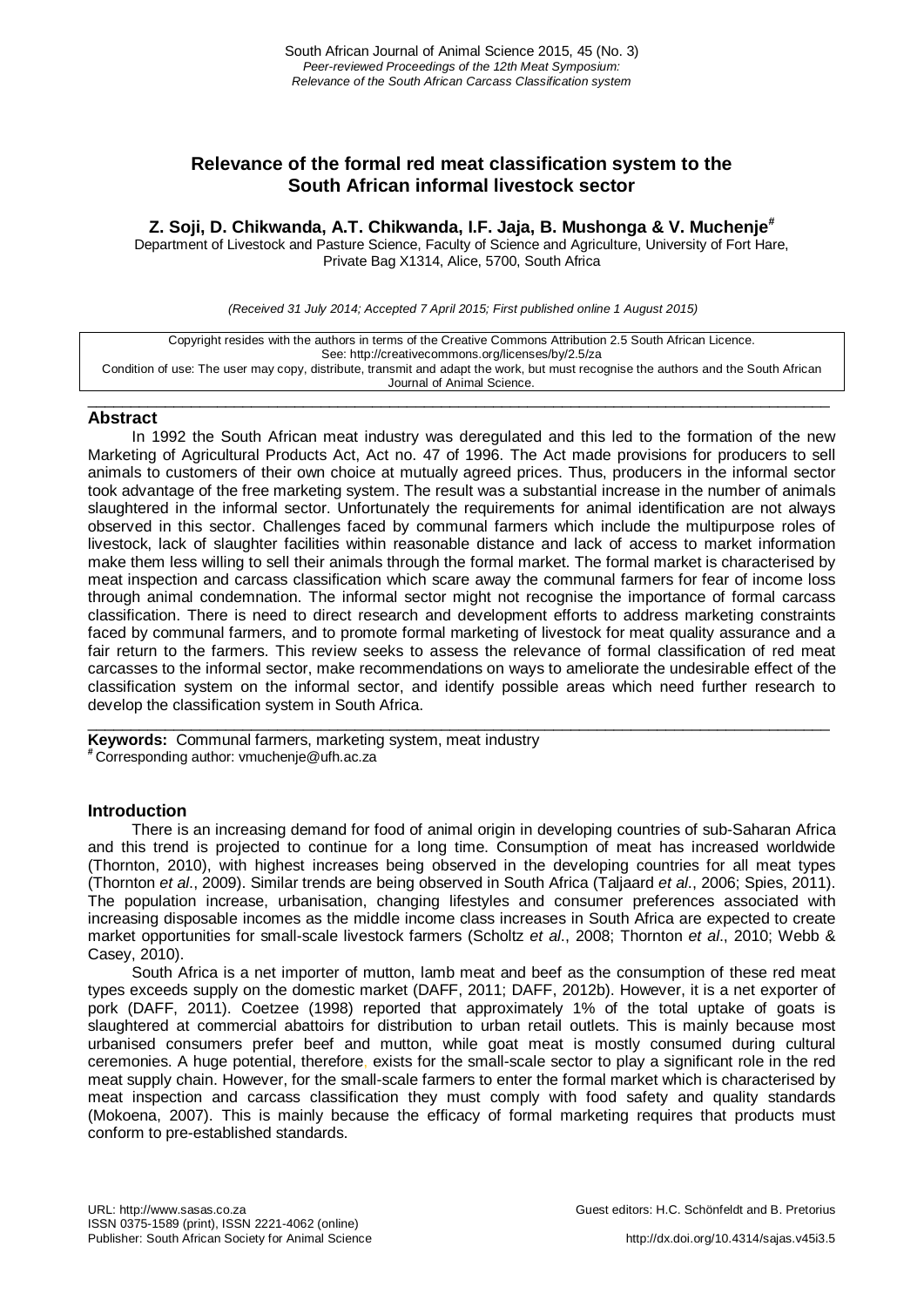With increased risks of food-borne diseases, changing consumers' tastes and market requirements, strict quality control mechanisms are being put in place along the value chain from "farm to the fork" to aid in animal traceability and to ensure that high quality meat with a long shelf life reaches the consumer (Grunert, 2006; PARSAC, 2012; Govender *et al.*, 2013). Consumers nowadays demand good quality meat which is safe and possesses health promoting attributes (Taljaard *et al*., 2006; Schollan *et al*., 2010) due to an increasing awareness of the relationship between their health and diet (Schollan *et al*., 2010). Attributes used to evaluate meat quality include eating quality, appearance, freshness and nutritional value (Cho *et al*., 2010). Eating quality is most commonly used when forming an expectation of quality before purchase and for judging quality. It is a combination of tenderness, flavour and juiciness (Cho *et al*., 2010). However, these characteristics are not visible to the consumer at point of purchase and are highly variable and subjective.

Variation in eating quality, particularly tenderness, is the main concern of consumers with perceived toughness resulting in unacceptable eating quality. Carcass grading schemes estimate saleable meat yield and determine the palatability or eating quality of meat by including parameters such as marbling or intramuscular fat content (Indurain *et al*., 2009). Marbling which is associated with juiciness, tenderness and palatability, is given high economic value and substantial premiums in beef (Indurain *et al*., 2009; Burrow & Prayaga, 2004), and is often reflected in carcass grading schemes (Cho *et al*., 2010). Although the primary function of a carcass quality grading scheme is to segment carcasses into groups with similar palatability attributes, it does not account for differences in eating quality at the consumer level, which are related to cut type and cooking effects (Cho *et al*., 2010). The South African carcass classification system does not include any measure of meat quality. It has a measure of subcutaneous fat but not intramuscular fat (marbling). This shows that the South African carcass classification system is strongly inclined towards meat sellers and does not attempt to indicate the expected eating quality of the meat of the classified carcasses.

The South African classification system involves the allocation of class codes to carcasses based on the sex (signs of late castration are determined), age (0 teeth =  $A -$  very young animal, 1 - 2 teeth =  $AB$ young animal,  $3 - 6$  teeth = B – old animal and more than 6 teeth = C – very old animal); conformation (1 – very flat, 2 – flat, 3 – medium, 4 – round and 5 – very round); bruising (1 – slight, 2 – moderate, 3 – severe) and fat (0 – no fat, 1 – very lean, 2 – lean, 3 – medium, 4 – fat, 5 – slightly overfat, 6 – extremely overfat) characteristics (Agricultural Products Standard Act, 1990; SAMIC, 2006; Strydom, 2011). The classification system used in the formal sector is not viewed as favourable by communal farmers who shun the formal market as they do not appreciate the benefits of the system. Due to various challenges, communal farmers are less likely to get premium bonuses from these characteristics in the classification.

Challenges besetting communal farmers such as poor nutrition, poor management practices, inadequate knowledge, multiple roles of livestock and not keeping abreast with current technology, affect emerging livestock farmers who are unable to obtain and understand formal market information (Coetzee *et al*., 2005; Baloyi, 2010). As a result the system is not totally friendly to them as they are less likely to benefit from it. Consequently, they market their livestock through informal channels. In addition, the standards in the formal marketing system have been reported to be perceived negatively by the informal sector (Van de Moosdijk & Schiferli, 2002). Despite the low levels of literacy, limitations to improved technology and communication systems which burden the informal sector, it constitutes a significant component of the agricultural economy and barriers to using the classification system should be identified and removed.

This review seeks to assess the relevance of formal classification of red meat carcasses to the informal sector in relation to the level of confidence that small-scale subsistence farmers and emerging farmers have in the current formal classification system. The review also seeks to make recommendations to relevant stakeholders on ways to ameliorate the undesirable effect of the classification system on the informal sector. Possible areas which need further research to develop the classification system in South Africa are also identified in the review.

## **Meat production chain in South Africa**

The meat production chain in South Africa can be divided into the formal and informal sector. The formal sector comprises of commercial farmers while the informal sector is composed of small-scale subsistence farmers and emerging farmers (Scholtz *et al.*, 2008; Spies & Cloete, 2013). Livestock in the formal sector mainly comes from intensive farming systems for beef, mutton, pigs and poultry (Oliver, 2004). The formal market involves farmers, feedlots/auctions, abattoirs, wholesalers, retailers and consumers (DAFF, 2013a). At the processing level in the formal sector the quality control of livestock production is the responsibility of the Department of Health (Van Zyl *et al*., 2006). Contrary to the formal sector, livestock in the informal sector is supplied by communal farmers who are located far from the formal market. The informal market includes farmer-to-farmer or farmer-to-consumer and/or farmer-to-unregistered buyer sales. The key players in the informal food chain are communal area farmers, auctioneers, speculators and local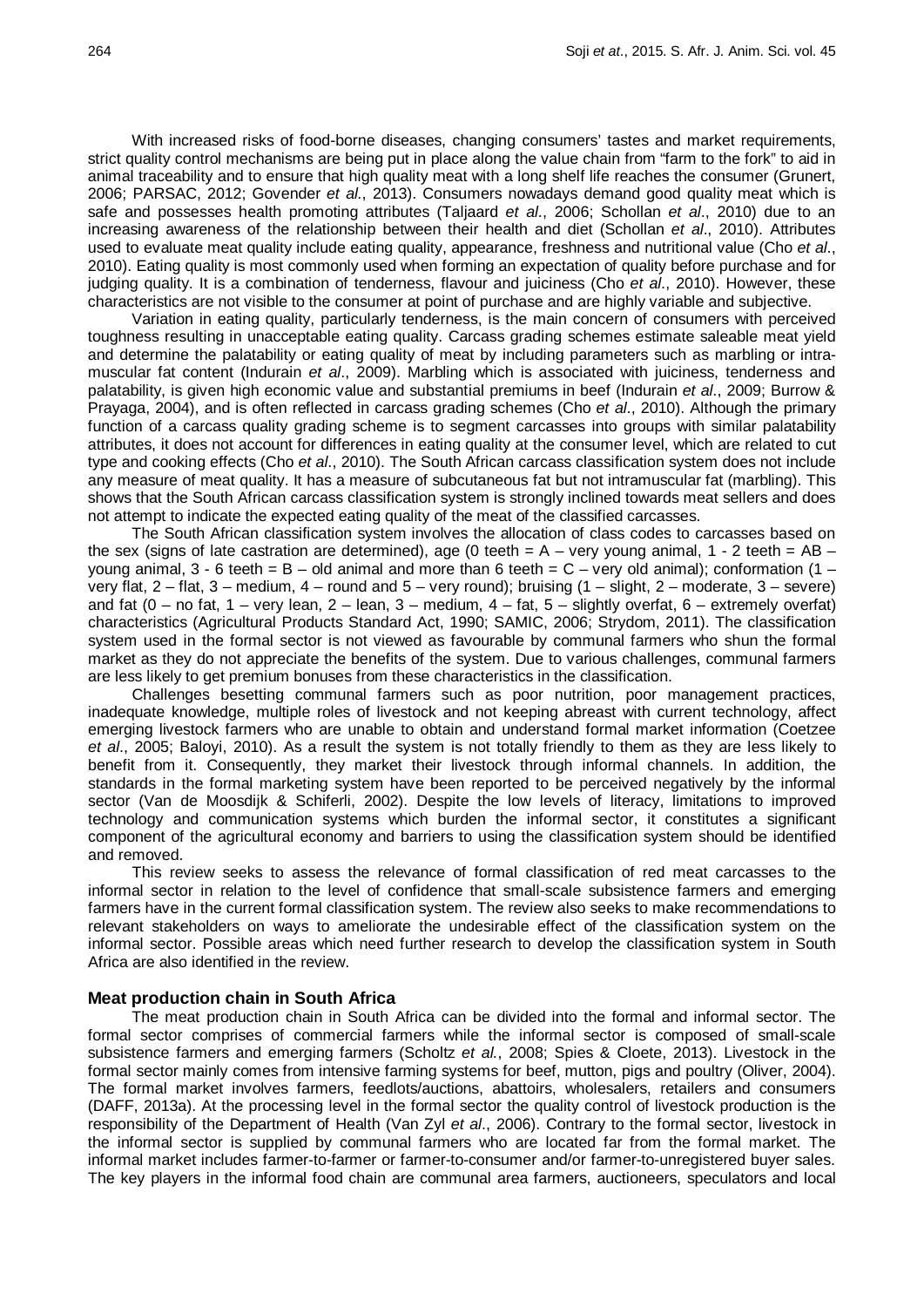traders, and the quality control in the informal sector is directly dependent on the livestock owner (Van Zyl *et al*., 2006).

## **Livestock production in South Africa**

In South Africa there are about 38 500 commercial farms and intensive units and an estimated two million communal and emerging farmers involved in livestock production (RMRD SA, 2012; AgriEco, 2013; Meissner *et al*., 2013). The country has about 13.6 million beef cattle, 24.2 million sheep, 1.13 million pigs and 6.7 million goats, with emerging and communal farmers owning 12% of the sheep (2.95 million), 63% of the goats (4.221 million), 28% of the pigs (316 400) and 41% of the cattle (5.58 million) (RMRD SA, 2012; AgriEco 2013; DAFF, 2013a). For the 2009/10 period, nearly 14.8% of the total gross value of the agricultural sector was contributed by the red meat sector. In the 2012/13 period 10.1% of the total gross value (14.8 %) was from cattle, 2.5% from sheep (DAFF, 2010; DAFF, 2011a) and 2.15% from pigs (DAFF, 2012a; DAFF, 2013a).

## *Pork production*

The South African pork industry is small compared to the beef and chicken industries (Davids *et al*., 2014). However, it is fairly large in terms of the overall South African agricultural sector as it contributes 2.15% to the primary agricultural sector (DAFF, 2013a). Pigs are owned by 4 000 commercial farmers, 19 stud breeders and about 100 smallholder farmers in South Africa (DAFF, 2011; 2012a; 2013a). The total number of sows is 125 000, of which 100 000 sows belong to the commercial and 25 000 to smallholder farmers (DAFF, 2011; 2012a; 2013a). The average gross value of pigs slaughtered over the past 10 years amounts to R 2.5 billion per annum. It has been further indicated that there was a steady increase in contribution of pork from 2002/3 to 2005/06 and a significant increase from 2006/7 to 2011/2012 to the gross value of agricultural production. This is mainly owing to increases in prices (DAFF, 2013a).

Prices received by farmers have positively influenced the quantity of pork produced. Consequently, in the 2011/2012 season South Africa produced 2.08 million tonnes of pork while the local consumption was only 239 000 tonnes in the same year, making South Africa self-sufficient in pork production (DAFF, 2012a; DAFF 2013a). Pork production, therefore, outstrips local consumption, so that South Africa is a net pork exporter (DAFF, 2011; DAFF, 2012a; DAFF, 2013a).

#### *Beef production*

The long-term contribution of the red meat sector and beef to the total gross value of agricultural production in South Africa from 1996/97 to 2008/2009 stood at 13.2% and 9.4%, respectively (Spies, 2011). Local demand for beef still outstrips local supply. The beef supplied by the two farming sectors meets only 85% of the beef requirements in South Africa, leaving a deficit of about 15% which is catered for through imports, making South Africa a net importer of beef (DAFF, 2011). More than 70% of all beef slaughtered in the formal sector in South Africa originates from commercial feedlots, where 67% of the feedlot animals are either crossbreeds or British and European imported breeds (53%) (Scholtz *et al*., 2008). The trends of beef production have been reported to be similar to those of mutton and lamb.

#### *Mutton production*

There are about 24.2 million sheep in South Africa, which are raised by approximately 8 000 commercial and 5 800 communal farmers, with mutton having an average gross production value of R 3.9 billion per annum (DAFF, 2013b). The sheep breeds that are normally raised are the Dorper, which is commonly produced in arid areas and bred for mutton due to its good carcass conformation and fat, and the dual purpose breeds (mutton and wool), Damara, Meatmaster, Sulffolk and Dormer (DAFF, 2012b). The industry experiences a growing demand for mutton which cannot be matched by local production. This has resulted in the country importing mutton to meet domestic demand and consequently being a net importer of mutton. Apart from not being able to meet domestic demand, the mutton industry faces other challenges such as veterinary and traceability issues, noncompliance by some abattoirs to Health and Safety Acts, predation and theft (DAFF, 2013b).

#### *Goat production*

There are about 6.6 million goats in South Africa (De Villiers *et al.,* 2009). Sixty-three percent of these animals are indigenous goats that are owned by communal area farmers and the remaining 27% percent are mainly Boer and Angora breeds that are reared by commercial farmers (DAFF, 2013d). Only 5.5% of the goats are sold and slaughtered in the formal sector, while the majority of the sales are conducted on an informal basis in the communal areas, often leading to traditional slaughter for religious ceremonies (DAFF,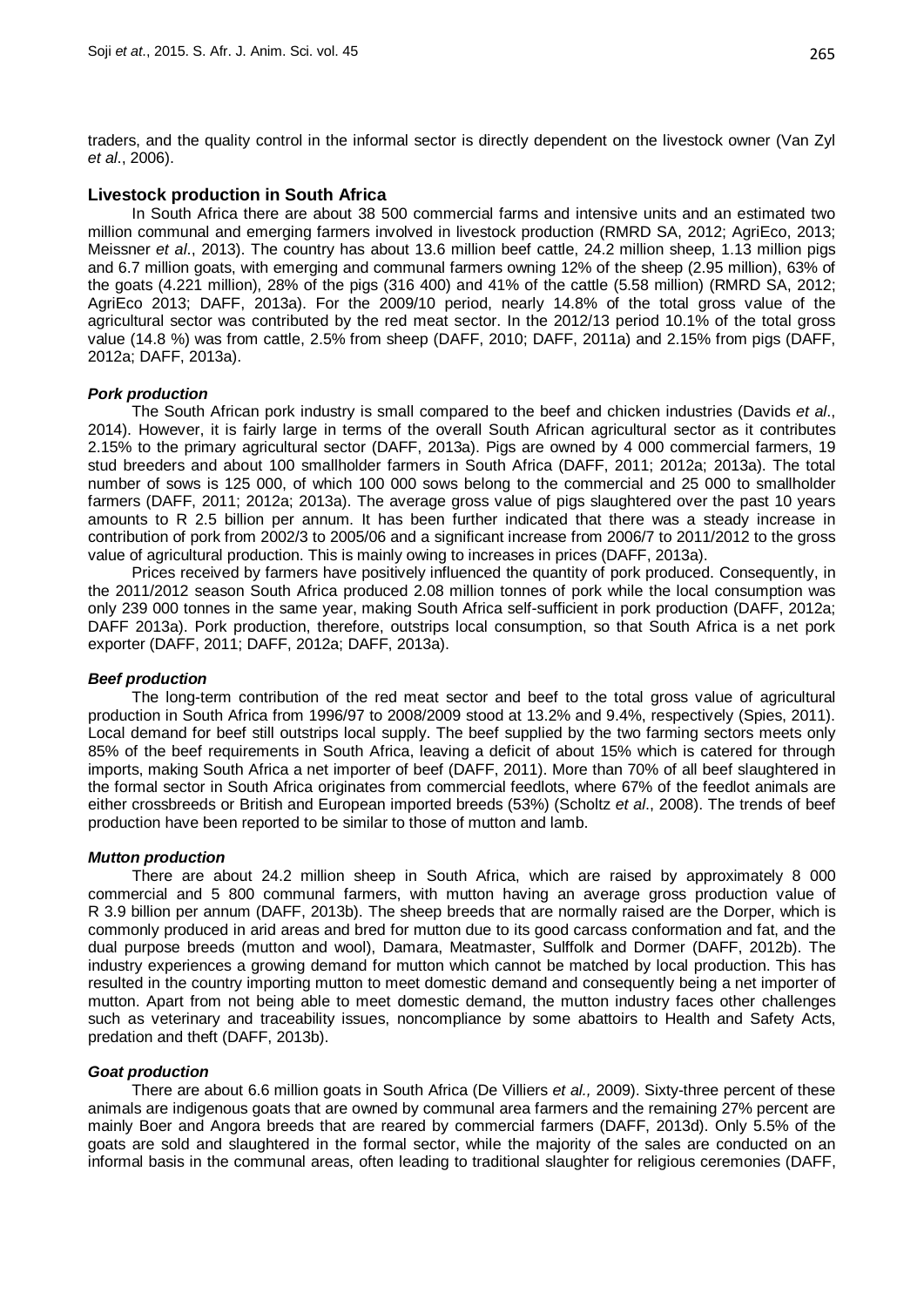2012c). Traders and speculators are the major drivers of transactions involving indigenous goats that occur in the informal sector (DAFF, 2013d).

## **Livestock production in the informal sector**

In 1992, the South Africa meat industry was deregulated. After deregulation, new legislation including the Marketing of Agricultural Products Act (Act No. 47 of 1996) makes provisions that allow meat producers to sell their products to customers of their choice at mutually agreed prices. The legislation resulted in a surge in the informal sector leading to the sale of livestock through informal channels in South Africa. The emerging livestock farmers subsequently took advantage of the free marketing system. Van de Moosdijk & Schieferli (2002) advocated that all livestock should conform to the regulations on animal identification for traceability purposes. Unfortunately, the informal sector has not taken heed of this recommendation due to various reasons for keeping livestock and the free marketing system which enables them to ignore the regulations.

## *Reasons for keeping livestock in the informal sector*

Several studies have reported that income generation is the main reason for livestock keeping in the smallholder farming sector in South Africa (Musemwa *et al*., 2007; Mapiye *et al*., 2009b; Tada *et al*., 2012). Other reasons for livestock keeping include household animal protein supply (consumption), "live banks" for immediate cash needs, draught power provision, milk, manure and use of livestock in traditional ceremonies such as weddings, funerals, appeasement of ancestral spirits and as bride price (lobola) (Mngomezulu, 2010). Fifty-nine percent of farmers reported income generation as the main reason for keeping cattle while 26% of farmers reported that they keep cattle mainly for family consumption (meat and milk) (Musemwa *et al*., 2008). These are the reasons most communal farmers are less inclined to sell their livestock by means of formal marketing.

### **Livestock marketing**

Various marketing channels are used to market livestock in South Africa, although they can be broadly categorised into informal and formal channels (Musemwa *et al*., 2007) as illustrated in Figures 1 and 2.

#### *Formal livestock marketing channels*



**Figure 1** Formal marketing channels of livestock in South Africa.

Meat in the formal livestock sector is supplied mainly by commercial farmers. When animals reach the desired market weight, they are taken to abattoirs where quality assurance schemes comprising of carcass classification and meat inspection take place. From the abattoirs the meat is then marketed to wholesalers, retailers, processors or butcheries. The consumers can then buy from all these marketing channels.

#### *Informal livestock marketing channels*

According to Musemwa *et al*. (2008) and Groenewald & Jooste (2012), smallholder farmers sell their livestock through informal markets to speculators and at auctions. The elderly and uneducated farmers prefer to sell their livestock through private sales to neighbours and relatives, while the younger farmers with at least secondary level education use private sales, auctions, abattoirs and speculators (Musemwa *et al*., 2008). The prices are determined on mutually based visual appraisal or live weight. The major shortcomings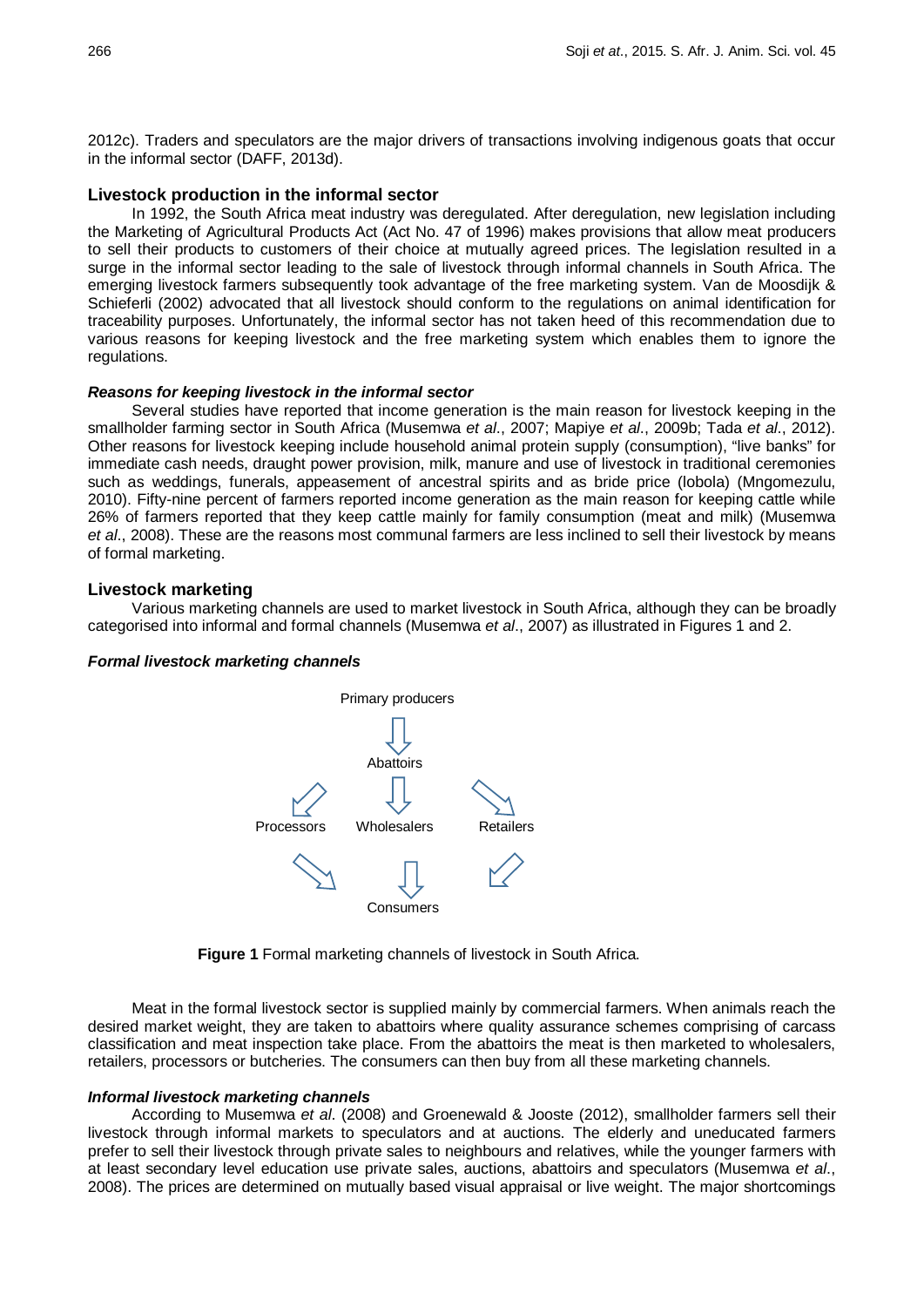of the informal markets are seasonality of the markets, poor market information on both prices and the quality required (Groenewald & Jooste, 2012). As a result, farmers often sell their livestock below market value, especially, to speculators, due to bad timing and a weak bargaining position (Groenewald & Jooste, 2012).

Furthermore, the multiple roles of livestock have both positive and negative effects on the off-take rate in smallholder farming communities. On one hand, they provide an easy route with low transaction costs to the livestock producers as they do not need to transport the livestock to distant markets (Musemwa *et al*., 2008). On the other hand, the local buyers in the form of neighbours and relatives have low purchasing power and, therefore, offer prices below the actual value of the animals being sold, while speculators take advantage of the lack of market information to short change the farmers. When farmers are in a precarious position due to pressing cash needs, they end up being price takers and hence sell off their animals from a position of low bargaining power.



**Figure 2** Informal marketing channels of livestock in South Africa.

# **Incentives to formal classification system**

Historically, consumers have not been allowed to purchase meat directly from abattoirs and this resulted in an unwarranted increase in number of players in the meat distribution chain (Mitchell, 2014). The increase in the size of the distribution chain and the decline of face-to-face purchasing in the meat industry resulted in the need for carcass description (Mitchell, 2014). This was mainly because customers were unable to see the carcass before purchasing, thus they required a system that would describe the origin of the meat cuts in terms of carcass descriptions. The carcass description that is used in the formal meat value chain in South Africa is the carcass classification system. Strydom (2011) stated that the carcass classification system describes the quality and meat yield that benefit traders and consumers. Carcass classification is used to predict the amount of saleable meat from the carcass. As a classification system, it needs to be accurate, simple to apply, cheap and should be verifiable (Strydom, 2011).

#### *Classification at abattoir level*

The Meat Safety Act, 2000 (Act No of 40 of 2000) prohibits the slaughter of animals at any other place than approved abattoirs for the purpose of obtaining meat that is suitable for human and animal consumption. The only exception is for meat that is intended for own consumption. Approved abattoirs operate on the basis of valid registration certificates as proof that they meet certain requirements relating to structure and layout. Such abattoirs are required to have qualified meat inspectors and classifiers and are also regularly inspected to ensure that they meet hygiene requirements by removal of sick, infected and contaminated meat and animal products from the food chain. There are approximately 495 abattoirs in South Africa, grouped into five classes (A, B, C, D and E), depending on the number of animals they slaughter (DAFF, 2013b).

Abattoirs in classes A and B are highly regulated and slaughter close to 60% of the cattle. Class Aabattoirs have no limit on the number of animals, thus they can slaughter 100 slaughter units and more per day and are responsible for up to 40% of all slaughters. Class B-abattoirs slaughter up to 100 slaughter units/day, class C-abattoirs can slaughter up to 50 slaughter units/day, class D-abattoirs up to 15 slaughter units per day and class E-abattoirs up to 8 slaughter units per day (Agricultural Product standards Act, No.119 of 1990) or (classification and marking of meat). Class A- and B-abattoirs are highly controlled (regulated) and are linked to feedlots (DAFF, 2012a). The primary processing work is done at abattoirs and includes removal of the hides and quartering of the whole carcass. It is in these abattoirs that classification of carcasses should start. Butchers, hotels and supermarket then process the meat into different retail food commodities.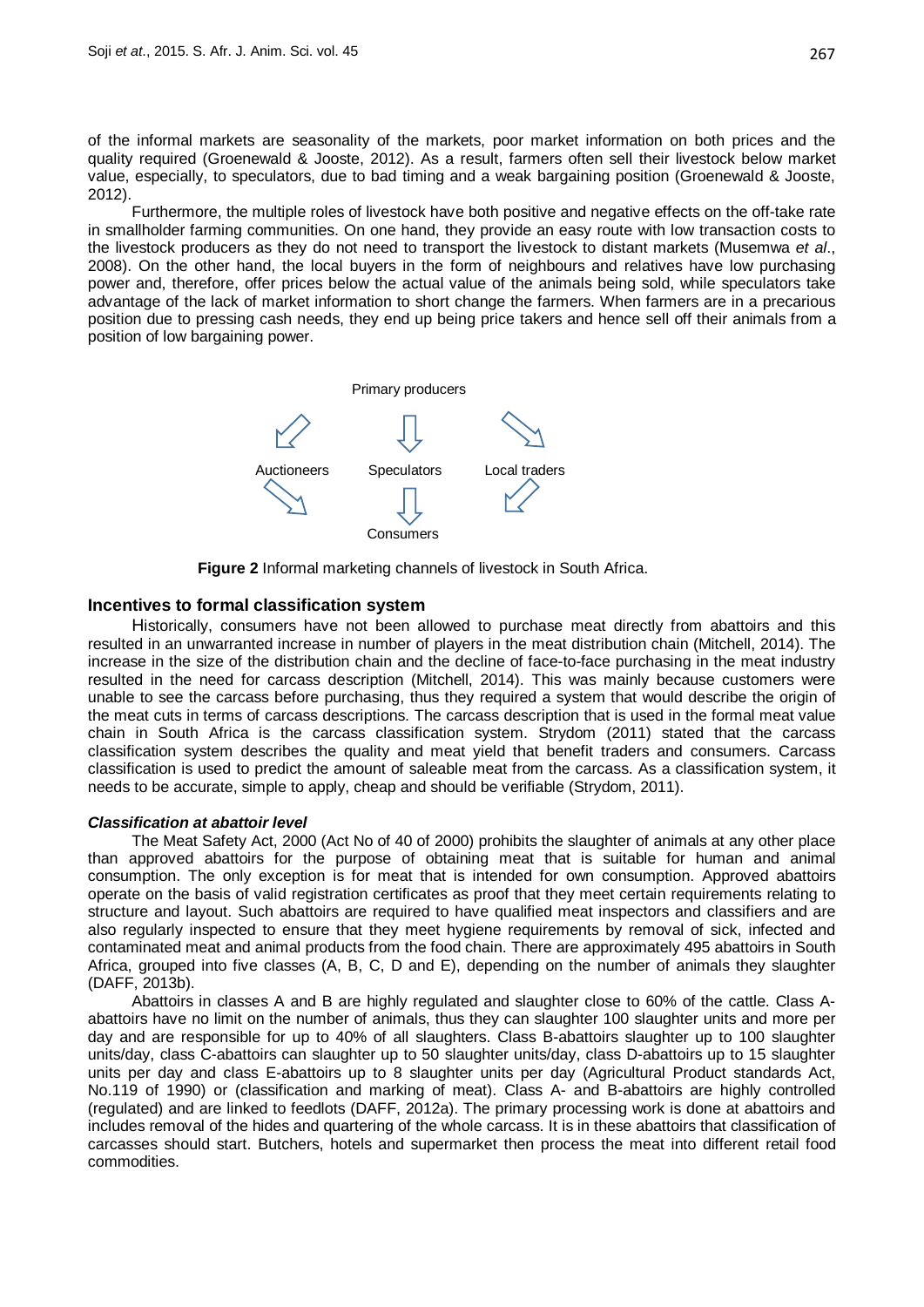#### *Techniques of carcass classification*

Meat classification is a set of descriptive terms describing features of the carcass that are useful as guidelines to those involved in the production, trading and consumption of carcasses (AHDB, 2008). It is a process which begins with meat inspection (MI) and covers a wider action involving carcass classification which is the allocation of a class code to carcasses, allowing a consumer to select a carcass according to his/her own preferences (KZN DAEA, 2005). Unlike carcass grading systems, carcass class codes do not imply that a carcass in one class is more or less desirable than a carcass in any other class (KZN DAEA, 2005).

The classification system for red meat from cattle, sheep and goats in South Africa is based on five physical characteristics comprising of age, fatness, conformation, damage and sex (RMIF, 2013). The assessment is based on visual appraisal by trained meat classifiers who are audited on a regular basis (Strydom *et al.*, 2005; South African Meat Industry Company, 2006). As indicated by Strydom (2008), the uptake of the broad and well-intended objectives of the classification systems will depend on factors such as:

- Accuracy where applied science will enable consistency in grouping of beef carcasses;
- Simplicity where all segments of the industry understand how the system works;
- Ease of application quick and easy implemented online or before the carcass is sold;
- Cost use of simple inexpensive equipment;
- Measures against tampering ability to verify correctness of class awarded and that the class should not be subject to change once awarded.

The following sections describe the carcass classification systems that are used in the pork, mutton, goat and beef formal sectors:

### *Pork carcass classification*

Pig carcasses are assessed using the PORCUS classification system, as shown in Table 1, where fatness, conformation, damage and sex are the main characteristics (DOA, 2006). Fat content assessment is carried out using the Hennessey classification apparatus. Age is, however, not considered in pork classification (DOA, 2006).

| Class        | Calculated % meat of carcass | Fat thickness measured by means of<br>an intrascope (mm) |
|--------------|------------------------------|----------------------------------------------------------|
| Suckling pig | $^\star$                     | $***$                                                    |
| P            | $\geq 70$                    | ≤12                                                      |
| O            | $68 - 69$                    | $13 - 7$                                                 |
| R            | $66 - 7$                     | $18 - 2$                                                 |
| С            | $64 - 5$                     | $23 - 7$                                                 |
| U            | $62 - 3$                     | $28 - 2$                                                 |
| S            | ≤61                          | $>32$                                                    |
| Sausage pig  | $\star$                      | $***$                                                    |
| Rough pig    | $\star$                      | $***$                                                    |

#### **Table 1** Pork classification system

**Source:** Department of Agriculture, 2006.

In the pork classification system specifications, neither meat percentage (%) nor fat thickness applies for the three classes: suckling, sausage and rough pig. Pigs that fall in the PORCUS-classes are the ones that are classified. The percentage of meat is measured between the second and third rib, 45 mm from the carcase midline (SAMIC, 2006).

#### *Beef, mutton and chevon classification*

Beef, mutton and chevon (goat slaughtered shortly after weaning) carcasses that are sold through the formal marketing system undergo a similar carcass classification that is based on age of the animal, fat content, conformation, bruises or damage to the carcass and sex of the animal (Agricultural Product Standards Act, No 119 of 1990). However, the Red Meat Industry Forum in South Africa has indicated that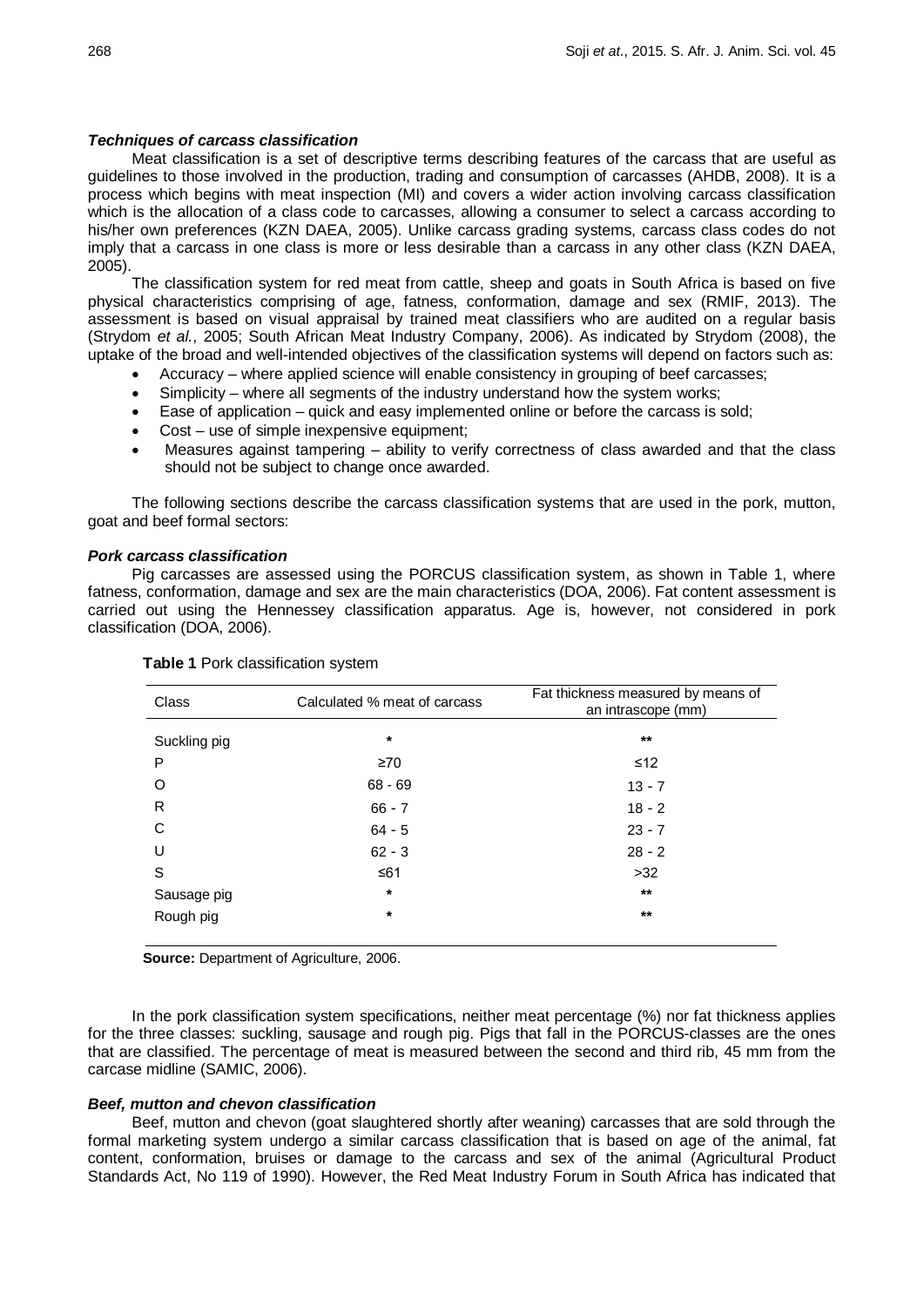among these five physical characteristics the most significant characteristics during meat purchasing are age and fatness. With regard to animal sex, the major concern is the better taste of castrated male animals and most farmers castrate their animals due to higher prices they get from castrated animals (RMIF, 2013).

## *Age, conformation, damage and sex classification*

The South African classification system classifies beef, mutton and chevon carcass maturity based on dentition alone and excludes ossification. According to Lawrence *et al*. (2001), dentition better describes the age of the animals across breeds and the level of nutrition compared to bone ossification. Strydom (2011) highlighted that age measured by dentition is the only component in the South African classification system that has a bearing on quality attributes of a carcass, for example tenderness. The United States Department of Agriculture (1992) has a different classification system for age that is based on muscular and skeletal development. Under the USDA (1992) system, the age of sheep is determined by assessing the joint structure on one or two front cannon bone.

Furthermore, classification simply groups carcasses into consumer preference categories which do not necessarily imply that the one is better than the other. Table 2 shows specific age, sex, damage and conformation classification for beef, mutton and chevon.

| Characteristic | Class | Class description                                                                                                                                                                                   | Comment                                                                                                                                                                     |
|----------------|-------|-----------------------------------------------------------------------------------------------------------------------------------------------------------------------------------------------------|-----------------------------------------------------------------------------------------------------------------------------------------------------------------------------|
| Age            | Α     | No permanent incisors<br>At least one but not more than two<br>permanent incisor teeth<br>Has at least three but not more<br>than six permanent incisors<br>Has more than six permanent<br>incisors | Carcass whose head is not available for<br>determination of age is deemed to be in<br>class C                                                                               |
|                | AB    |                                                                                                                                                                                                     |                                                                                                                                                                             |
|                | B     |                                                                                                                                                                                                     |                                                                                                                                                                             |
|                | С     |                                                                                                                                                                                                     |                                                                                                                                                                             |
|                |       |                                                                                                                                                                                                     |                                                                                                                                                                             |
| Conformation   | 1     | Very flat                                                                                                                                                                                           |                                                                                                                                                                             |
|                | 2     | Flat                                                                                                                                                                                                |                                                                                                                                                                             |
|                | 3     | Medium                                                                                                                                                                                              |                                                                                                                                                                             |
|                | 4     | Round                                                                                                                                                                                               |                                                                                                                                                                             |
|                | 5     | Very round                                                                                                                                                                                          |                                                                                                                                                                             |
| Damage         | 0     | Undamaged                                                                                                                                                                                           |                                                                                                                                                                             |
|                | 1     | Disturbed to a slight extent                                                                                                                                                                        | Classification considers damage in<br>relation to locality, extent and depth of<br>damage plus fat to meat to bone ratio                                                    |
|                | 2     | Moderately disturbed                                                                                                                                                                                |                                                                                                                                                                             |
|                | 3     | Is severely disturbed                                                                                                                                                                               |                                                                                                                                                                             |
| Sex            |       |                                                                                                                                                                                                     | The carcass of a ram or a bull as well<br>as of a *hamel, a *kapater or an ox<br>showing signs of late castration of the<br>A-, AB-, B- or C-age classes, are<br>identified |

**Table 2** Carcass classification of beef, mutton and chevon based on age, conformation, damage and sex

**\*** "hamel" and "kapater" refer to castrated male sheep and goats, respectively.

#### *Fat classification*

Fat is said to be an unpopular component of meat for consumers in many countries as it is considered unhealthy (Wood *et al*., 2008). Despite this, fat and fatty acids whether in muscle or adipose tissue, make a significant contribution to various aspects of meat quality such as juiciness, and are fundamental to the nutritional value of meat (Wood *et al*., 2008). Intramuscular fat content (marbling) is considered a better parameter with regards to juiciness, tenderness and flavour and is often included in carcass grading systems. Marbling has been shown to influence consumer purchasing behaviour at the retail level, with consumers preferring lean to medium marbling rather than marbled cuts. In the case of the South African classification system, only the subcutaneous fat classification is used. As shown in Tables 3 the scoring of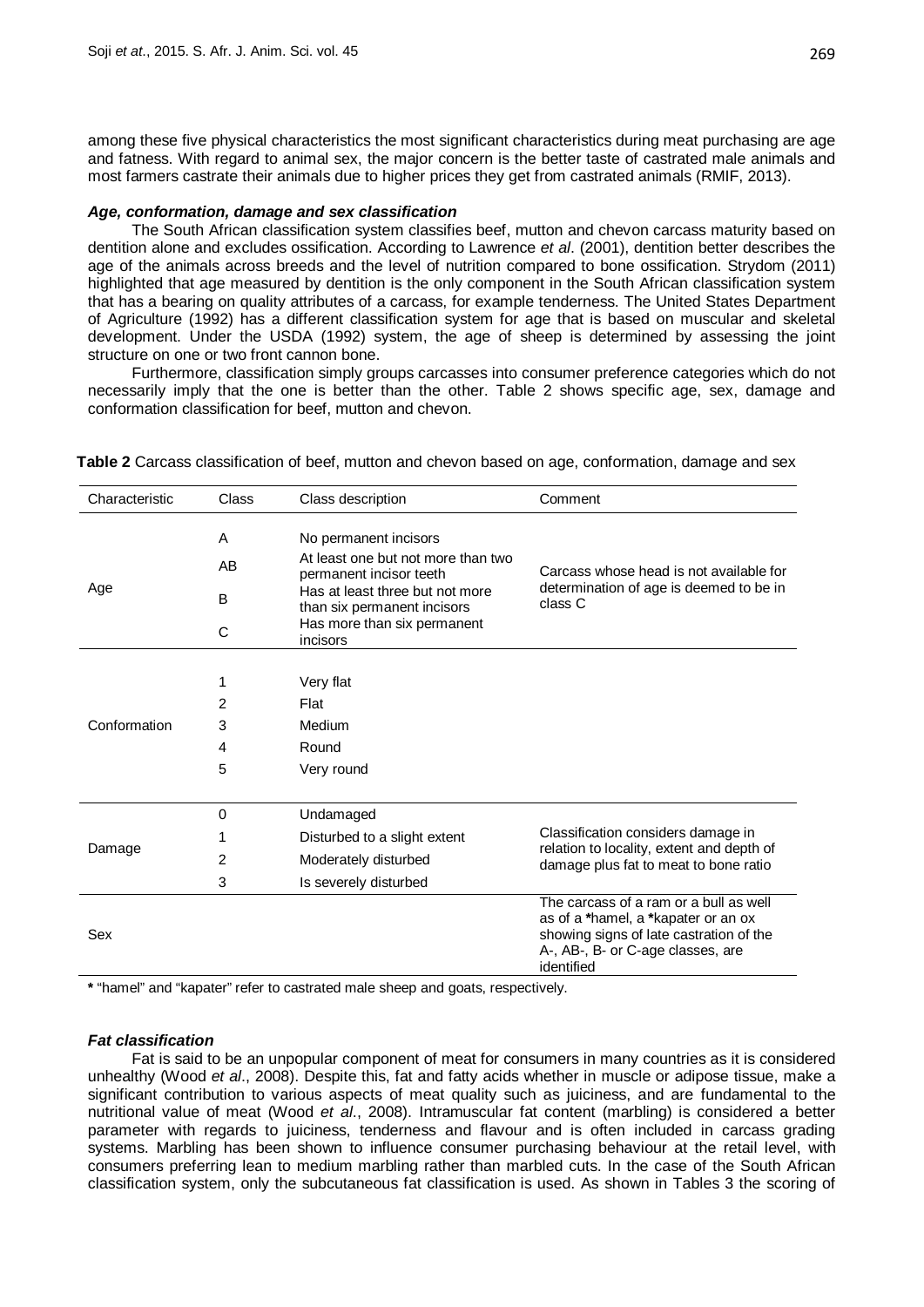the fat class differs slightly across the two types of meat, but no scores are given for chevon in the South African classification system.

| $1 \leq SF \leq 5.6$    |
|-------------------------|
| $5.6 \leq SF \leq 8.6$  |
| $8.6 <$ SF $\leq$ 11.6  |
| $11.6 <$ SF $\leq 14.6$ |
| $14.6 <$ SF $\leq$ 17.6 |
| $17.6 < S$ F            |
|                         |

**Table 3** Beef and mutton carcass classification on fatness

SF: subcutaneous fat thickness (mm).

Regarding the health-related aspects of fat, meat quality evaluations have been taken further to determine the proportions of n-3 : n-6 in the fat depot (Wood *et al*., 2003). n-3 fatty acids are considered healthier than n-6 fatty acids (Wood *et al*., 2008). Feedlot finished animals tend to contain more n- 6 than n-3, while veld finished animals are found to have more n-3 than n-6 fatty acids (Wood *et al*., 2003). This evaluation of type of fatty acids in the fat depot does not form part of the South African classification system, so that animals both from feedlots and veld finished systems are marketed in the formal channel. Most smallholder farmers finish their animals off veld and stand to benefit from a carcass classification system that recognises the importance of the ratio of n-3 and n-6 in the meat.

#### *Significance of a formal classification system*

Consumer perception of meat quality is changing due to improved education and awareness of the relationship between health and nutrition. Consumer demands are changing as the public now find it more beneficial to improve health-related aspects through diet. Nowadays, consumers demand more information about product quality (Grunert, 2006). Credence quality is also important to consumers regarding rising concern about safety, health, convenience, locality and ethical factors (Warriss, 2000). According to Bernués *et al*. (2003), providing consumers with information on quality characteristics of the product enables them to evaluate quality during the process of making purchasing decisions.

A meat supplier must understand consumer demands, tangible and intangible relating to meat quality and incorporate them into the product and process characteristics in order to satisfy these demands (Bernués *et al*., 2003). For instance, the red meat sector, especially the beef sector, faces challenges relating to meat safety due to disease outbreaks. Meat quality is due to variability in attributes such as tenderness and meat colour as a range of different breeds are used in a wide range of production systems from veld finished to feedlot grain finished animals, which is also a challenge. Lack of consumer-oriented communication from the industry has been cited as one of the main problems of the meat sector. Meeting consumer expectations of quality and supplying them with reliable, impartial information will enable the meat industry to stay in business or to expand (Bernués *et al*., 2003). The consumer decision process is affected by properties of the food supplied by the industry, factors related to the consumer and the environment.

The red meat classification system in South Africa and in most countries with recognised classification systems is applied on a voluntary basis in licensed registered slaughter facilities due to deregulation of the meat industry (NDA, 2010). Although carcass classification is being applied on a voluntary basis, most retailers and wholesalers prefer classified meat as a guarantee of product safety and quality in line with consumer demands (AHDB, 2008).

In South Africa, animal carcasses are only subjected to classification on the slaughter floor with no quality indication or value attached to the classification (Strydom, 2011). This is similar to the European Grid System (Strydom, 2011). However, in the Canadian, Japanese, South Korean, USA and Australian systems there are further assessments at the chiller stage of meat quality attributes such as marbling score, meat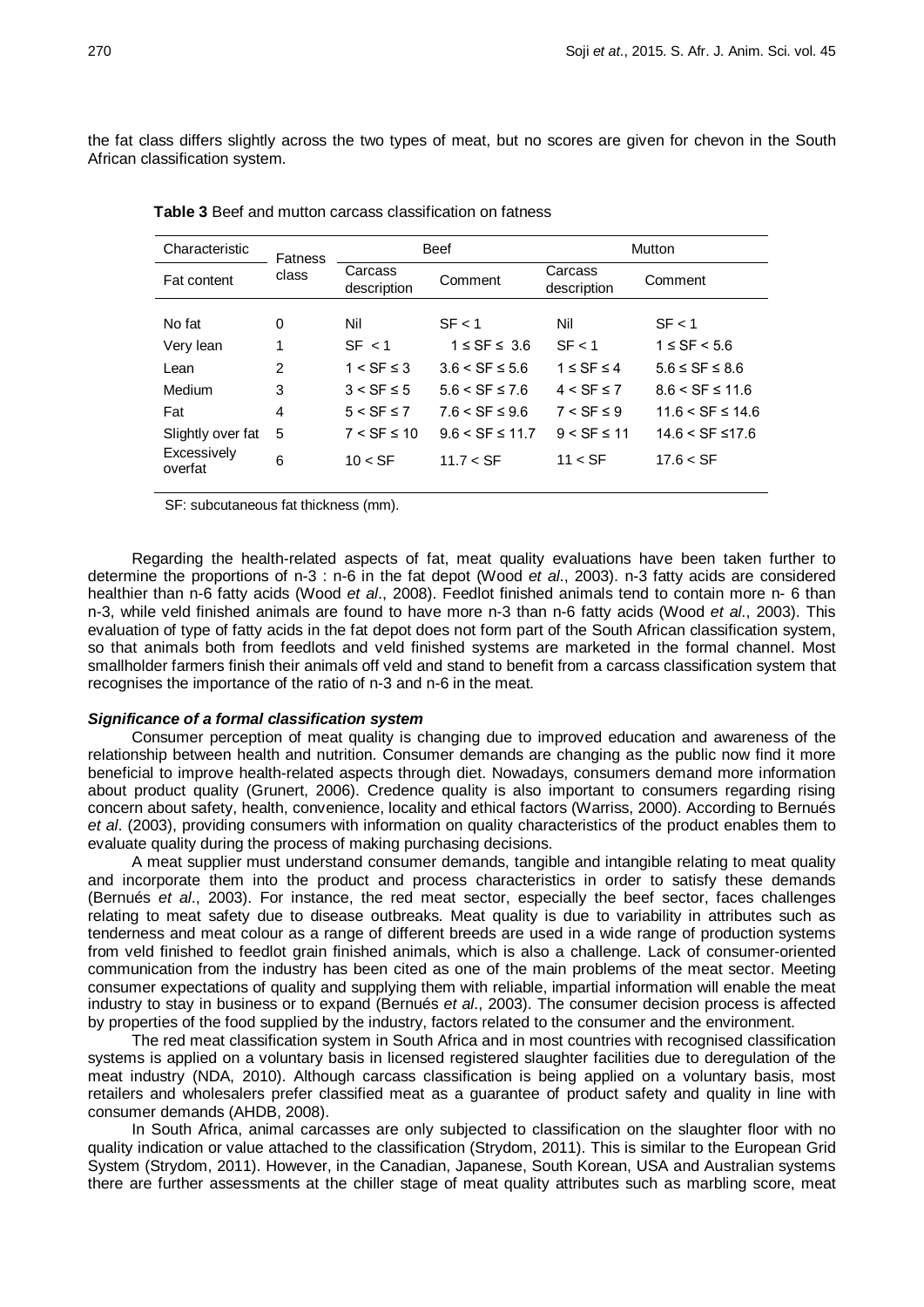colour, meat texture, fat colour, fat thickness and skeletal development (Strydom, 2011). These give an indication of the meat quality and expected eating quality to both the retailer and the consumers.

# *Benefits of the classification system*

- According to SAMIC, a classification system for red meat serves four roles, namely:
- It provides a platform for meat traders to describe their requirements when purchasing carcasses;
- It creates variety in the market with the intention of optimising consumer satisfaction;
- It enables use of price differentials;
- It is used in determining selling prices for carcasses and cuts.

A well-designed classification system is very informative and very useful to all stakeholders in the meat value chain. A classification system is designed to provide a trading platform for stakeholders in the meat value chain where they communicate using the same language (Strydom, 2011). It gives vital information through a feedback system to farmers about the type of animals they should rear to meet the requirements of consumers. It encourages producers to improve livestock performance through use of premiums for carcasses that meet the requirements of consumers and discourage supply of livestock that has a low demand or is of poor standard (Strydom, 2011). As such, it also creates a platform for consumers to make known their demands and preferences (Strydom, 2011; Mitchell, 2014).

Classification systems are tied to pricing systems for carcasses and meat and, therefore, assist producers and statutory bodies to trade efficiently and more transparently (Strydom, 2011). Carcass classification has a direct relationship to saleable meat yield (AHDB, 2008). Therefore, it can promote labelling or marking of classification information to the point of sale for branding purposes, or as quality assurance (Strydom, 2011). Hence, carcass classification systems are being developed continually to serve the purpose of facilitating trading of a very heterogeneous meat product by means of simple and universally understood language to describe the quality and yield of a carcass. This results in economic benefits for all role players in the production chain, from producer to meat trader, ultimately meeting consumer expectations and providing satisfaction.

# *Applicability of the formal classification system to the informal livestock sector*

The quality and value of animals to be marketed are determined by physical characteristics in the classification system. However, basic procedures such as carcass classification are not practiced by the informal sector yet they are supposed to act as feedback mechanisms to the traders and farmers as well as guarantee quality to the consumers.

The FAO (2000) indicated that in the informal food chain, meat is mostly supplied by communal farmers. The quality and value of carcasses depend on the physical characteristics of the animals, though it is commonly known that animals from communal farmers might not possess the desired characteristics. This is mainly owing to some challenges that impede the implementation of the formal carcass classification in the informal sector. As a result farmers would rather opt for the informal market where considerations such as selling of animals which provide carcasses of good conformation, less bruising, lean meat, no signs of late castration and selling of young animals do not apply.

Abattoirs are, therefore, not popular marketing channels in the informal sector. Young, educated small-scale farmers were, however, found to prefer selling their livestock through abattoirs and auctions rather than through private sales and speculators (Musemwa *et al*., 2008), although the proportion of such farmers is low (6%). On the other hand, most of the older small-scale or communal farmers, who are the majority of small-scale and communal farmers, have a low level of education and tend to mistrust the classification system and shun abattoirs as a result (Musemwa *et al*., 2008; Tada *et al*., 2012). It would, therefore, be difficult for them to adopt the red meat classification system if most or all of the above concerns are not addressed.

# *Challenges that may impede implementation of the formal carcass classification in the informal sector*

The informal sector has unique attributes that might hamper the participants from appreciating the importance of formal carcass classification. In the communal setting, livestock perform multiple roles such as provision of draught power, milk, manure, use at traditional ceremonies, payment of dowry and are a form of "live bank" (Musemwa *et al*., 2007). The animals normally realise a terminal value for meat or are sold at mature age. Off-take is thus usually low, ranging from between 5% to 10% (Nkhori, 2004). Sales are not planned and livestock are either sold at an old age or when the need for cash arises (Mngomezulu, 2010). Unfortunately, the formal sector classifies carcasses of livestock that are sold at an old age as class C, their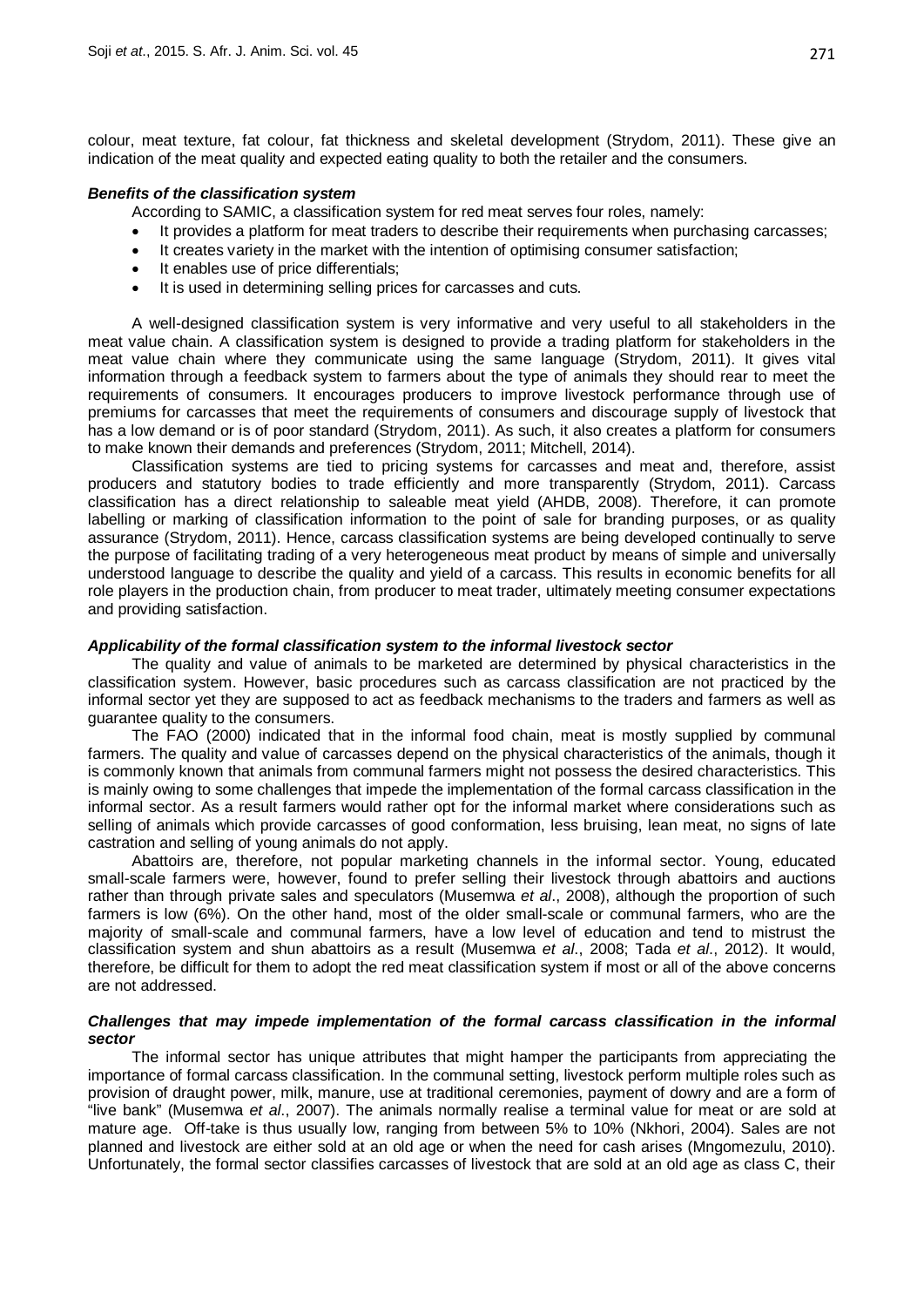conformation tends to be flat and they attract discounted prices. Musemwa *et al*. (2010) reported that communal farmers shunned formal markets for fear of having their cattle condemned.

Apart from age at time of sale, the pricing system in the formal market is not favourable for indigenous animals, the majority of which have a compact body (Musemwa *et al*., 2010) and would not compete well on body conformation which is one of the formal classification criteria. Other constraints that limit the informal livestock producers' market include the slow maturing rate of indigenous breeds, poor nutrition, poor health management, marketing challenges, low levels of management (Spies, 2011; Spies & Cloete, 2013), poor quality of animals produced, poor performance of herds, inconsistence production, poor pasture management, elevated feed prices and production costs (Spies & Cloete, 2013). Coetzee *et al*. (2005) indicated five main marketing limitations faced by small-scale farmers in South Africa which were confirmed by Spies (2011) in the Free State Province. The limitations include poor condition of livestock, lack of marketing information, the unwillingness and inability to adopt livestock identification practices, lack of infrastructure and poor production and marketing management (Spies & Cloete, 2013). These limitations drive informal livestock producers away from the formal market which is inclusive of the classification system. Some of the challenges impeding the implementation of the formal classification system are further discussed below.

#### *Effect of low level of management on carcass classification parameters*

The majority of communal farmers keep indigenous rather than exotic breeds (Musemwa *et al.,* 2010). The indigenous breeds of livestock have low growth rates and are slow maturing. Popular beef breeds mostly found in cattle ranches of South Africa include the indigenous Nguni and Afrikaner and locally developed Bonsmara (Muchenje, 2007). Animals such as the Nguni do not have excellent carcass conformation and thus communal farmers are not likely to get a bonus for carcass conformation (Muchenje *et al*., 2008a; b). As a result farmers would rather opt for the informal sector where such a consideration is not so important. Polkinghorne *et al.* (2008) reported a decrease in palatability scores with increase in the level of the slow maturing *B. indicus* genes in cattle. The combined effects of slow maturing breeds and poor nutrition on small-scale subsistence and emerging farmers result in animals being marketed or slaughtered at a mature age, which are normally classified as C-class. Age plays an important role in determining meat tenderness and farmers get premium bonuses for meat from young animals (DAFF, 2011). The C-class carcasses have been reported to fetch lower prices per kilogram sold (Polkinghorne *et al*., 2008). Fishell *et al*. (1987) reported that meat from fast growing livestock was more tender compared to meat from slow maturing ones.

Cattle in the small-scale sector are sometimes used for draught purposes and are given less time during the day to forage and recover from work and thus become lean. In the case of fatness, farmers get premium bonuses for carcasses that are not too lean or not too fat. The FAO (2000) indicated that animals that are very lean or excessively fat fetch lower prices per kilogram in the formal classification system. In addition, poor management practices by communal farmers often result in the sale of animals that are poorly castrated or are castrated late, and are consequently classified as bull carcasses that are in low demand, and are poorly priced (DAFF, 2013c). Some of these animals are in poor health and at risk of being condemned at abattoirs (Dupuy *et al*., 2014; Stärk *et al*., 2014). Despite this, castrated male animals are sold for higher prices than non-castrated animals that are bruised during handling and transport which consequently results in financial losses to farmers (RMIF, 2013). These limitations, therefore, further drive communal farmers away from formal marketing to informal marketing channels.

## **Price determination**

The informal market appears attractive to most communal and emerging farmers because animals are sold at prices which are negotiated and mutually agreed upon by both buyer and seller. In addition, the sale of the product is convenient with no added costs such as transportation or commissions (Musemwa *et al*., 2010). On the other hand, getting animals ready for the market in the formal sector involves preparations, which range from additional feeding or fattening and restraining of animals (Smith *et al*., 2004). It also encompasses transportation costs, handling of animals when loading and off-loading from vehicles (Tarrant & Grandin, 2000), which reduce the margins realised per animal sold (Musemwa *et al*., 2008). These additional requirements discourage the communal or emerging farmer from participating in the formal market. Injuries of animals that may occur during transportation from the farm to the slaughter facility lead to downgrading or condemnation of carcasses (Grandin, 2000) and in worse cases the dead on arrival (DOAs) carcasses cause heavy financial loss to farmers.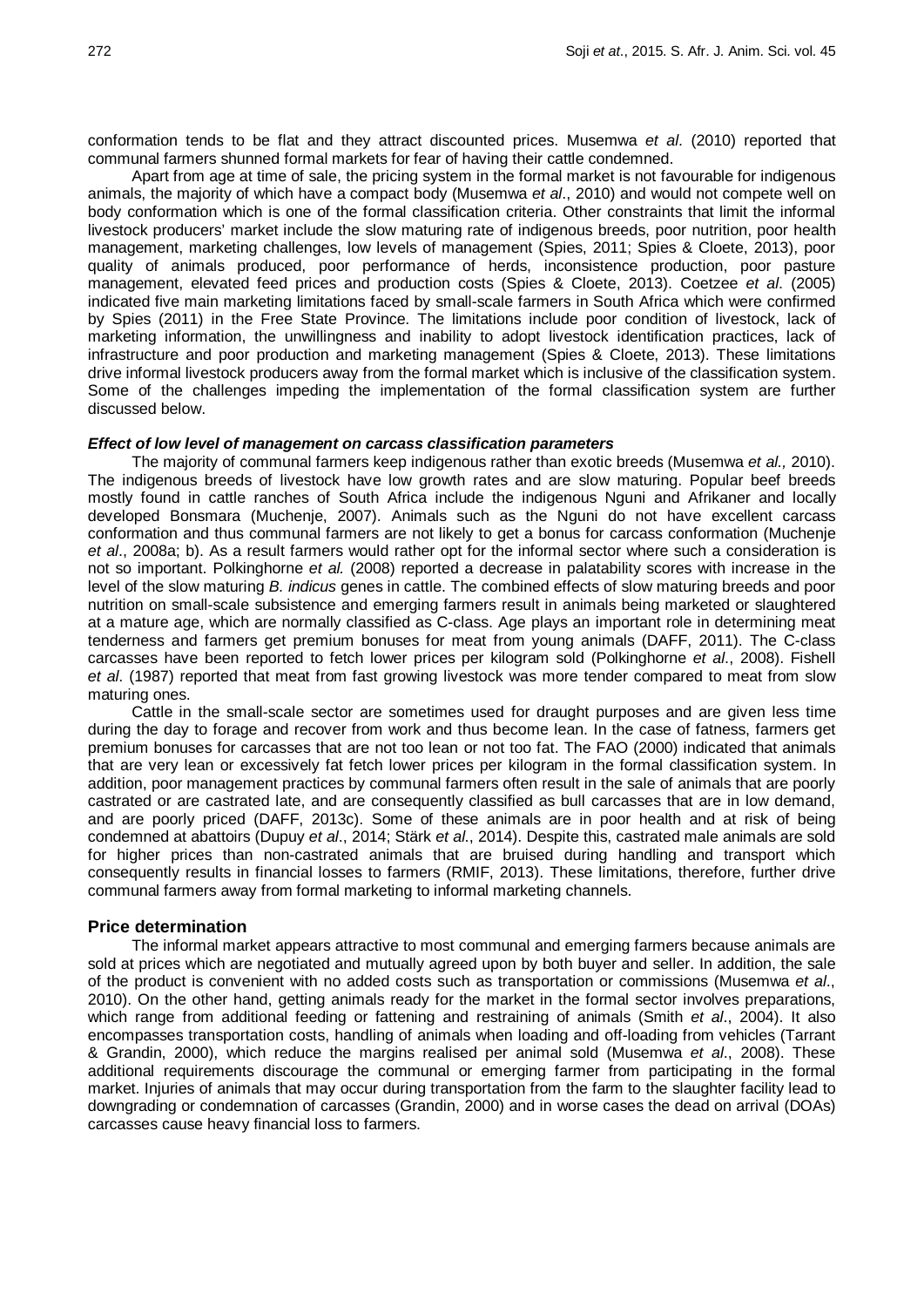# **Multi-purpose nature and traditional use of livestock**

Contrary to the formal sector, livestock in the informal sector are usually kept for their multi-purpose roles. They are the main suppliers for milk, meat, hides, horns, are used during religious or traditional ceremonies, to pay dowries or are kept as a form of savings (Van Zyl *et al*., 2006; Dovie *et al*., 2006; Simela *et al*., 2006; Musemwa *et al*., 2010). Animals such as cattle also provide dung which is used as manure for soil fertilisation, and provide draught power for crop cultivation and transportation of goods in communal areas (Shackleton *et al*., 1999; Bayer *et al*., 2004). The multipurpose contribution of livestock to rural livelihoods makes producers reluctant to market their animals through abattoirs (Musemwa *et al*., 2010). Animals intended for traditional ritual are not inspected nor slaughtered at an abattoir for purposes of classification but are rather killed in a ritual that follows the intended purpose of the ceremony. This further encourages the communal and emerging farmers to sell animals through the informal sector as livestock that are sold for traditional or religious ceremony usually attract a premium price in this sector. There is usually a high demand for animals for traditional slaughter and farmers make significant profit through this marketing channel and thus shun the formal marketing channel (Mngomezulu, 2010).

## **Availability of marketing channels**

In terms of cattle ownership, individual households own small herds. The herd size ranges from as low as seven animals per household in the communal sector to 24 head of cattle per household in the smallscale commercial sector (Musemwa *et al*., 2007; Mapiye *et al*., 2009a), limiting their ability to sell animals for a regular income. Jooste (2001) found small-scale farmers to be in a precarious market position, which, because of their small number of livestock, cannot attract buyers to their farms. The small-scale farmers end up selling their animals through local informal marketing channels that sometimes have low purchasing power that do not recoup the appropriate value for their livestock (Nkosi & Kirsten, 1993; Musemwa *et al*., 2010). Transport costs when selling few animals to abattoirs would be too high to justify their return. Therefore, farmers resort to selling to local buyers in the informal market (Mapiye *et al*., 2009a; Musemwa *et al*., 2010).

Communal farmers are further challenged by the absence of infrastructures (livestock auction sale pens, loading and offloading ramps and road networks) and lack of institutional marketing arrangements (lack of marketing agents/organisers, lack of marketing information) when they want to market their animals (Musemwa *et al*, 2007; Murphy, 2012). These challenges result in small-scale producers selling livestock through the informal channel at prices which are mutually agreed upon by the buyer and the seller, where key players are local traders (Van Zyl *et al*., 2006), and the marketing is convenient with no added transportation or commission costs. The communal farmers might, therefore, need plenty of incentive and encouragement to pursue formal markets that have a lot of challenges and classification systems that are not aligned to the multi-objective nature of their production systems. Musemwa *et al*. (2008) laments the lack of research and paucity of development strategies that are aimed at identifying and addressing marketing problems faced by communal farmers, and the need to find niche markets for them. Making use of marketing channels that provide best cattle prices which provide high returns remains a challenge in communal farming (Mngomezulu, 2010). There is scope, however, for small-scale farmers to use formal markets, for example Vimiso & Muchenje (2013) observed that the majority of slaughters that were performed at a small abattoir were of cattle brought on the hoof from communal farmers within its vicinity.

# **Conclusion and recommendations**

The livestock sector is a very important component of the economy in South Africa as over 65% of the country is suitable for extensive farming. A significant proportion of the livestock (cattle, sheep, goats and pigs) are owned by communal and small-scale emerging farmers who play a very insignificant role in the informal sector. The off-take rate from the informal sector is very low but it has a huge potential to participate in the formal meat supply chain. However, members of the informal livestock sector perceive their profitability being adversely affected by the standard abattoir meat classification system. Challenges relating to absence of infrastructure and slaughter facilities in their vicinity, problems of shortage of feed, lack of access to veterinary health care support all affect the condition of the livestock from this sector resulting in their livestock being downgraded and consequently not fetching premium prices. As an alternative, farmers resort to selling their livestock through informal markets and risk introducing contaminated or sick animals not fit for human consumption into the food chain. Consequently, consumers may buy meat which is either unsafe to their health or of poor quality from such market channels. It was, therefore, concluded that the informal sector has characteristics that hamper appreciation of the importance of formal carcass classification. Research and development efforts must address marketing constraints faced by communal farmers as well as promoting formal marketing of livestock in this sector to ensure supply of safe meat and profitability to communal livestock farmers. It is also recommended that the classification system takes into consideration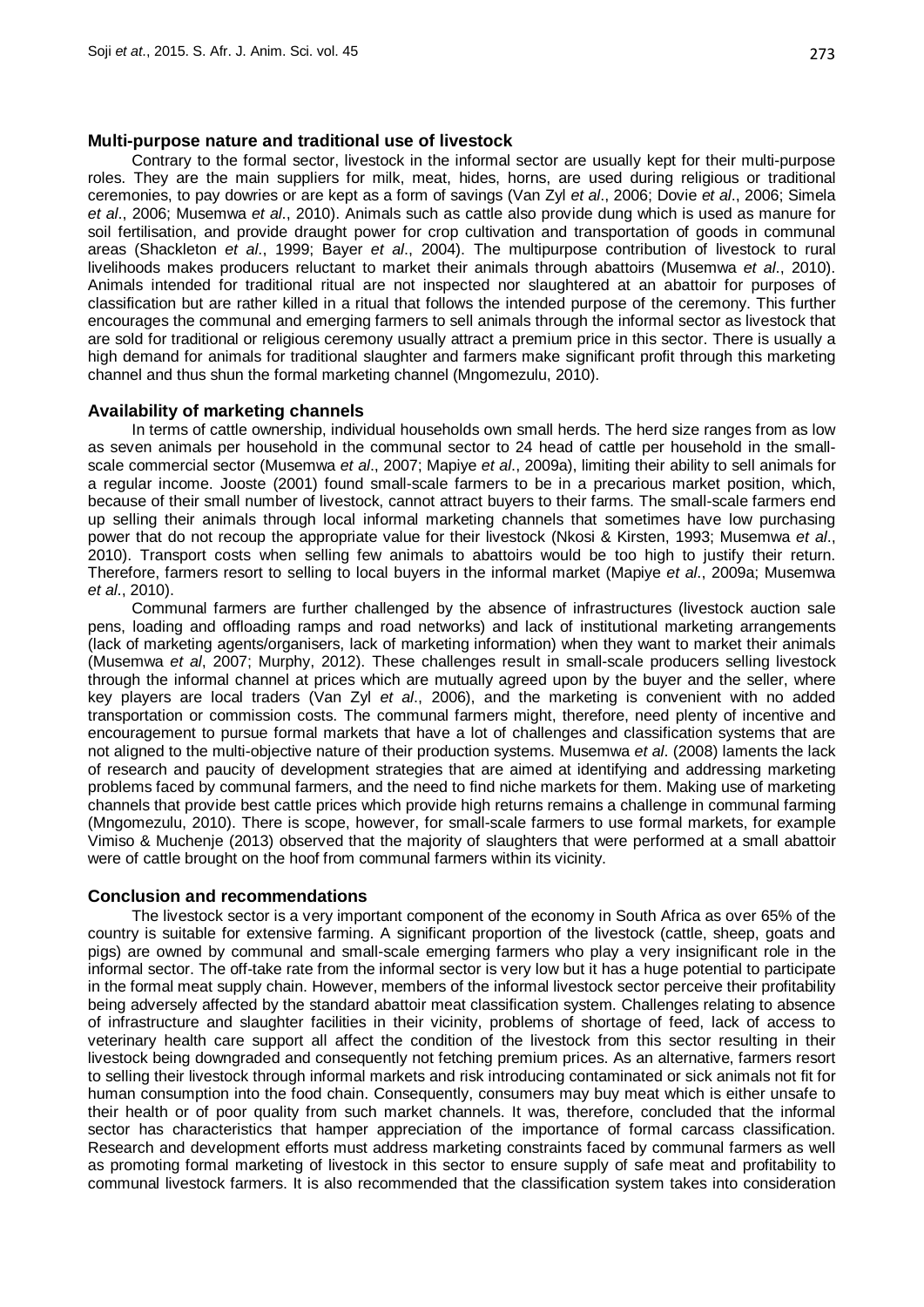the ranking of carcasses according to meat quality attributes for quality assurance both to farmers for the carcasses they produce and to consumers for the meat they purchase.

## **References**

- Agricultural Products Standards Act, Act No. 119 of 1990. Regulations regarding the classification and marking of meat intended for sale in the Republic of South Africa. Government Notice No. R863.
- Agriculture and Horticulture Development Board (AHDB), 2008. Review of the EU carcass classification system for beef and sheep. AHDB industry consultancy. Retrieved on 13 July 2014 from [www.archieve.defra.gov.uk.](http://www.archieve.defra.gov.uk/)
- AgriEco, 2013. Prospective on livestock Agriculture in South Africa. Retrieved on 20 July 2014 from [www.agrieco.net.](http://www.agrieco.net./)
- Baloyi, J.K., 2010. Analysis of constraints facing small holder farmers in the Agribusiness value chain. A case study of farmers in Limpopo Province, MInst Agrar. thesis, University of Pretoria, South Africa.
- Bayer, W., Alcock, R. & Gilles, P., 2004. Going Backward?-Moving Forward? Nguni cattle in communal KwaZulu-Natal. "Rural Poverty reduction through research for development and transformation". A scientific paper presented at a conference held at Agricultural and Horticultural Faculty, Humboldt-University zu Berlin.
- Bernués, A., Olaizola, A. & Corcoran, K., 2003. Extrinsic attributes of red meat as indicators of quality in Europe: An application for market segmentation. Food Qual. Pref. 14, 265-276.
- Burrow, H.M. & Prayaga, K.C., 2004. Correlated responses in productive and adaptive traits and temperament following selection for growth and heat resistance on tropical beef cattle. Livest. Prod. Sci. 86, 143-161.
- Cho, S.H., Kim, J., Park, B.Y., Seong, P.N., Kang, G.H., Kim, J.H., Jung, S.G., Im, S.K. & Kim, D.H., 2010. Assessment of meat quality properties and development of a palatability prediction model for Korean Hanwoo steer beef. Meat Sci. 86, 236-242.
- Coetzee, R.J., 1998. Soci-economic aspects of sustainable goat production. Research and training strategies for goat production systems in SA. In: Proceedings of a workshop, 22-26 November. Eds: Webb, E.C., Cronjé, P.B. & Donkin, E.F. pp.14-17.
- Coetzee, L., Montshwe, B.D. & Jooste, A., 2005. The marketing of livestock on communal lands in the Eastern Cape Province: Constraints, challenges and implications for the extension services. S. Afr. J. Agri. Ext. 1, 81103.
- DAFF, 2010. A profile of the South African mutton market value chain. Retrieved on 30 June 2014 from [www.nda.gov.za](http://www.nda.gov.za/)
- DAFF, 2011. A profile of the South African beef market value chain. Department of Agriculture, Forestry and Fisheries, Republic of South Africa. Retrieved on 30 June 2014 fro[m www.nda.gov.za](http://www.nda.gov.za/) .
- DAFF, 2012a. A profile of the South African pork market value chain. Retrieved on 30 June 2014 from [www.nda.gov.za](http://www.nda.gov.za/) .
- DAFF, 2012b. A profile of the South African mutton market value chain. Retrieved on 30 June 2014 from [www.nda.gov.za](http://www.nda.gov.za/) .
- DAFF, 2012c. A profile of the South African goat market value chain. Retrieved on 30 June 2014 from [www.nda.gov.za](http://www.nda.gov.za/) .
- DAFF, 2013a. A profile of the South African pork market value chain. Retrieved on 18 July 2014 from [www.nda.gov.za.](http://www.nda.gov.za/)
- DAFF, 2013b. A profile of the South African sheep market value chain. Retrieved on 30 June 2014 from [www.nda.gov.za](http://www.nda.gov.za/) .
- DAFF, 2013c. A profile of the South African beef market value chain. Retrieved on 30 June 2014 from [www.nda.gov.za](http://www.nda.gov.za/) .
- DAFF, 2013d. A profile of the South African goat market value chain. Retrieved on 30 June 2014 from www.nda.gov.za
- Davids, M.P., Jooste, A. & Meyer, F.H. 2014. Evaluating South African pork value chain. Retrieved on 06 June 2014 from www.ifama.org.
- De Villiers, J.F., Gcumisa, S.T., Gumede, S.A., Thusi, S.P., Dugmore, T.J., Cole, M., Du Toit, J.F., Vatta, A.F. & Stevens, C., 2009. Estimation of live body weight from the heart girth measurement in KwaZulu-Natal goats. Appl. Anim. Husb. Rural Dev. 2, 1-8.
- DOA, 2006. Regulations regarding the classification and marketing of meat intended for sale in the republic of South Africa. Government Notice No. R. 863.
- Dovie, D.B.K., Shackleton, C.M. & Witkowiski, E.T.F., 2006. Valuation of communal area livestock benefits, rural livelihoods and related policy issues. Land use Policy 23, 260-271.
- Dupuy, C., Demont, P., Ducrot, C., Calavas, D. & Gay, E., 2014. Factors associated with offal, partial and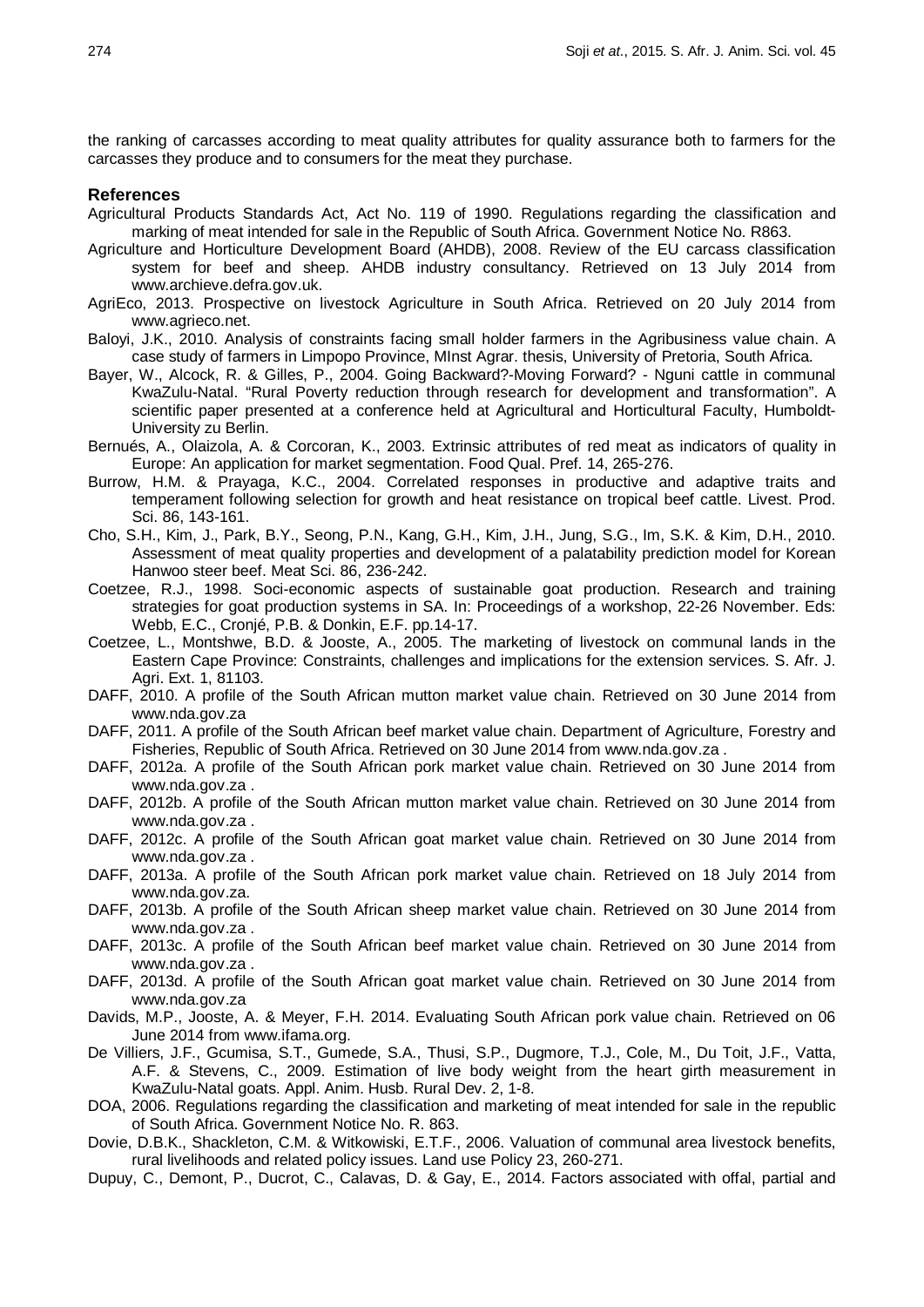whole carcass condemnation in ten French cattle slaughterhouses. Meat Sci. 97, 262-269.

Fishell, V.K., Aberle, E.D., Judge, M.D. & Perry, T.W., 1987. Palatability and muscle properties of beef as influenced by pre-slaughter growth rate. J. Anim. Sci. 61, 151-157.

Food and Agriculture Organisation (FAO), 2000. Red Meat Marketing. Paper No.7 on Livestock Marketing.

Govender, R., Naidoo, D. & Buys, E.M., 2013. Managing meat safety at South African abattoirs. Int. J. Agri. Bios. Sci. Eng*.* 7, 3843.

Government Notices, No. R 416. Prevention of Organised Crime Act, Act No. 121 of 1998.

Government Notices, No 1106. Meat Safety Act, Act 40 of 2000.

Grandin, T., 2000. Introduction management and economic factors of handling and transport. In: Livestock Handling and Transport. Ed: Grandin, T., CABI, publishing, New York.

- Groenewald, J.A. & Jooste, A., 2012. Smallholders and livestock. In: Unlocking markets: Lessons from South Africa. Eds: Van Schalkwyk, H.D., Groenewald, J.A., Fraser, G.C.G., Obi, A. & Van Tilburg, A., Manssholt Publication Series, Wageningen: Wageningen Academic Publishers. 10, 113-131.
- Grunert, K.G., 2006. Future trends and consumer lifestyles with regard to meat consumption. Meat Sci. 74, 149-160.
- Indurain, G., Carr, T., Goñi, M.V., Insausti, K. & Beriain, M.J., 2009. The relationship of carcass measurements to carcass composition and intramascular fat in Spanish beef. Meat Sci. 82, 155-161.
- Jooste, A., 2001. Economic implications of trade liberalization on the South African red meat industry, PhD thesis, University of Free State, South Africa.
- KZN DAEA, 2005. The beef carcass classification system. Retrieved on 04 March 2014 from www.agriculture.kzntl.gov.
- Lawrence, T.E., Whately, J.D., Montgomery, T.H. & Perino, L.J., 2001. A comparison of USDA ossificationbased maturity system to a system based on dentition. J. Anim. Sci*.* 79, 1683-1690.
- Mapiye, C., Chimonyo, M., Muchenje, V., Dzama, K., Marufu, M. C. & Raats, J.G., 2007. Potential for valueaddition of Nguni cattle products in the communal areas of South Africa: A review. Afr. J. Agri. Res. 2, 488-495.
- Mapiye, C., Chimonyo, M., Dzama, K., Marufu, M.C., Strydom, P.E. & Muchenje, V., 2009a. Nutritional status, growth performance and carcass characteristics of Nguni steers supplemented with *Acacia karroo* leafmeal. Livest. Sci. 126, 206-214.
- Mapiye, C., Chimonyo, M, Dzama, K., Raats, J.G. & Mapekula, M., 2009b. Opportunities for improving Nguni cattle production in the smallholder farming systems of South Africa. Livest. Sci. 124, 196-204.
- Marketing of Agricultural Products Act, Act No. 47 of 1996. Government Notice No. R880.
- Meissner, H.H., Scholtz, M.M. & Palmer, A.R., 2013. Sustainability of the South African livestock sector towards 2050. Part 1: Worth and impact of the sector. S. Afr. J. Anim. Sci. 43, 282-297.
- Mitchell, S., 2014. Venison grading and classification. Retrieved on 13 March 2014 from www.deerfarmer.org.
- Mngomezulu, S., 2010. Formal marketing of cattle by communal farmers in the Eastern Cape Province of South Africa, Can they take part? MSc thesis, Wageningen University, Netherlands.
- Mokoena, M., 2007. Red meat market beckons. NAFU farmers.
- Muchenje, V., 2007. Growth performance, carcass characteristics and meat quality of Nguni, Bonsmara and Angus raised on natural pasture. PhD thesis. University of Fort Hare, Alice, South Africa.
- Muchenje, V., Dzama, K., Chimonyo, M., Raats, J.G. & Strydom, P.E., 2008a. Tick susceptibility and its effect on growth performance and carcass characteristics of Nguni, Bonsmara and Angus steers raised on natural pasture. Animal 2, 298-304.
- Muchenje, V., Dzama, K., Chimonyo, M., Raats, J.G. & Strydom, P.E., 2008b. Meat quality of Nguni, Bonsmara and Angus steers raised on natural pasture in the Eastern Cape, South Africa. Meat Sci. 79, 20-28.
- Murphy, S., 2012. Changing Perspectives: Small-scale farmers, markets and globalisation. (Revised edition), IIED/Hivos, London/The Hague.
- Musemwa, L., Chagwiza, C., Sikuka, W., Frase, G., Chimonyo, M. & Mzileni, N., 2007. Analysis of cattle marketing channels used by small-scale farmers in the Eastern Cape Province, South Africa. Livestock Research for Rural development. Retrieved on 22 July 2013 from www.cipav.org.
- Musemwa, L., Mushunje, A., Chimonyo, M., Fraser, G., Mapiye, C. & Muchenje, V., 2008. Nguni cattle marketing constraints and opportunities in the communal areas of South Africa: Review*.* Afr. J. Agr*.* Res. 3, 239-245.
- Musemwa, I., Mushunje, A., Chimonyo, M. & Mapiye, C., 2010. Low cattle off-take rates in communal production systems of South Africa: Causes and mitigation strategies. J. Sust. Devel. Afr. 12, 1520-1527.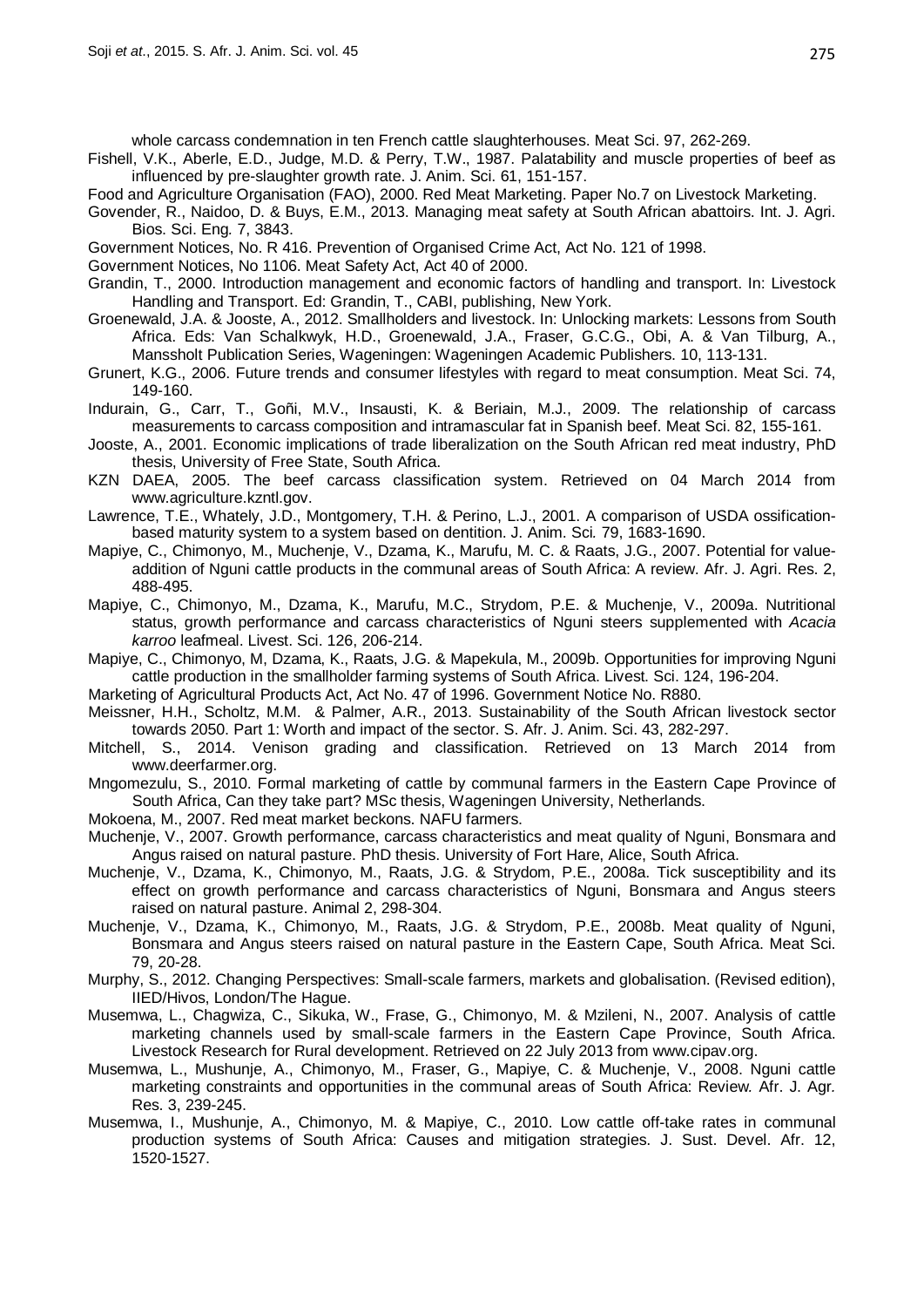- National Department of Agriculture (NDA), 2010. Agricultural Marketing strategy for the Republic of South Africa. Department of Agriculture, Forestry and Fisheries, Republic of South Africa.
- Nkhori, A.P., 2004. The impact of transaction costs on the choice of cattle markets in Mahalapye district, Botswana. MSc thesis, University of Pretoria, South Africa.
- Nkosi, S.A. & Kristen, J.F., 1993. The marketing of livestock in South Africa's developing areas. A case study of the role of speculators, auctioneers, butchers and private buyers in Lebowa. Agrekon 4, 230-237.
- Oliver, G.C., 2004. An analysis of the South African beef supply chain: From farm to fork. Magister Commercial thesis, Rand Afrikaans University, South Africa.
- PARSAC (Provincial abattoir rating scheme award ceremony), 2012. Keynote address by honourable MEC Mrs K.C Mashego-Dlamini. Pienaarsdam ontspanningoord, Middelburg.
- Polkinghorne, R., Thompson, J.M., Watson, R., Gee, A. & Poter, M., 2008. Evolution of the Meat Standards. Australia (MSA) beef grading system. J. Anim. Sci. 80, 1351-1359.
- RMIF, 2013. Classification of South African beef- A key to consumer satisfaction. Retrieved on 7 March 2014 from [www.redmeatsa.co.za.](http://www.redmeatsa.co.za/)
- RMRD SA, 2012. Livestock production. Retrieved on 13 June 2014 from www.rmrdsa.co.za.
- SAMIC, 2006. Classification of red meat. Retrieved on 12 July 2014 from www.samic.co.za.
- Scholtz, M.M, Bester, J., Mamabolo, J.M. & Ramsay, K.A., 2008. Results of the national cattle survey undertaken in South Africa with emphasis on beef. Appl. Anim. Husb. Rural Dev. 1, 1-19.
- Scollan, N.D., Dhanoa, M.S., Choi, N. J., Maeng, W.J., Enser, M. & Wood, J.D., 2010. Bio hydrogenation and digestion of long chain fatty acids in steers' fen on different sources of lipid. J. Agri. Sci. 136, 345-355.
- Shackleton, C.M., Shackleton, S.E., Netshiluvhi, T.R., Mathebela, F.R. & Phiri, C., 1999. The direct use value of goods and services attributed to cattle and goats in the Sand River Catchment, Bushbuckridge. Report No. ENV-PC-99004, CSIR, Pretoria.
- Simela, L., Montshwe, B.D., Mahanjana, A.M. & Tshuwa, M.P., 2006. The livestock production environment in the Southern African smallholder sector. New challenges for the animal science industries. SASAS 41st Congress Abstract. p. 66.
- Smith, G.C., Grandin, T., Friend, T.H., Don Lay, J.R. & Swanson, J.C., 2004. Effect of transport on meat quality and animal welfare of cattle, pigs, sheep, horses, deer and poultry. Kansas State University, USA.
- Spies, D.C., 2011. Analysis and quantification of the South African red meat value chain. PhD thesis. University of Free State, Bloemfontein, South Africa.
- Spies, D.C. & Cloete, C.P., 2013. Performance and marketing options for red meat in the formal and informal value chains in the Free State Province. Conference paper presented at the 19<sup>th</sup> International Farm Management Congress, SGGW, Warsaw, Poland.
- Stärk, K.D.C., Alonso, S., Dadios, N., Dupuy, C., Ellerbroek, L., Georgiev, M. & Lindberg, A., 2014. Strengths and weaknesses of meat inspection as a contribution to animal health and welfare surveillance. Food Control. 39, 154-162.
- Strydom, P.E., 2008. Do indigenous Southern African cattle breeds have the right genetics for commercial production of quality meat? Meat Sci. 80, 86-93.
- Strydom, P.E., 2011. Quality related principles of the South African beef classification system in relation to grading and classification systems of the world. S. Afr. J*.* Anim. Sci. 41, 177-194.
- Strydom, P.E., Frylinck, L. & Smith, M.F., 2005. Should electrical stimulation be applied when cold shortening is not a risk? Meat Sci. 70, 733-742.
- Tada, O., Muchenje, V. & Dzama, K., 2012. Monetary value, current roles, marketing options, and farmer concerns of communal Nguni cattle in the Eastern Cape Province, South Africa. Afr. J. Bus. Manage*.* 45, 11304-11311.
- Taljaard, P.R., Jooste, A. & Afsaha, T.A., 2006. Towards a broader understanding of South African consumer spending on meat. Agrekon 45, 214-224.
- Tarrant, V. & Grandin, T., 2000. Cattle Transport. In: Livestock handling and transport. Ed: Grandin, T., CABI Publishing, New York.
- Thornton, P.K., 2010. Livestock production: Recent trends and future prospects. Phil. Trans. R. Soc. B365, 2853-2867.
- Thornton, P.K., Van de Steeg, J., Notenbaert, A. & Herero, M., 2009. The impact of climate change on livestock and livestock systems in developing countries: A review of what we know and what we need to know. Agri. Sys. 10, 113-127.
- USDA, 1992. Census Agriculture. Retrieved on 15 July 2014 from [www.agricensus.usda.gov.](http://www.agricensus.usda.gov/)
- Van de Moosdijk, C. & Schieferli, K., 2002. The understanding of cattle farming systems in two districts in the